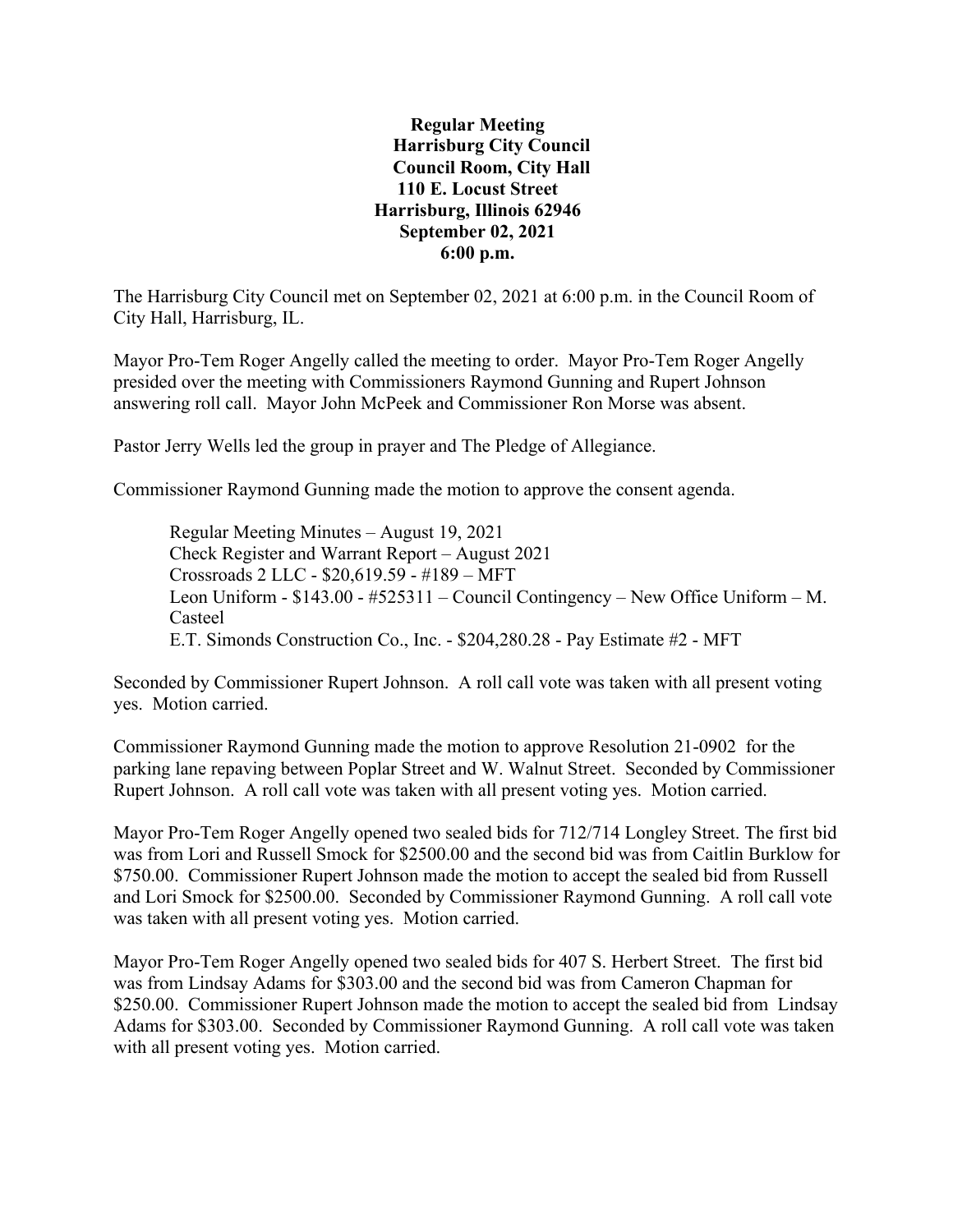Mayor Pro-Tem Roger Angelly opened two sealed bids for 409 S. Herbert Street The first bid was from Cameron Chapman for \$250.00 and the second bid was from Caitlin Burklow for \$750.00. Commissioner Rupert Johnson made the motion to accept the sealed bid from Caitlin Burklow for \$750.00. Seconded by Commissioner Raymond Gunning. A roll call vote was taken with all present voting yes. Motion carried.

Mayor Pro-Tem Roger Angelly opened the only sealed bid for 313 W. Walnut Street from Caitlin Burklow for \$750.00. Commissioner Rupert Johnson made the motion to accept the sealed bid from Caitlin Burklow for \$750.00. Seconded by Commissioner Raymond Gunning. A roll call vote was taken with all present voting yes. Motion carried.

Mayor Pro-Tem Roger Angelly opened two sealed bids for 108 W. College Street. The first bid was from Cameron Chapman for \$200.00 and the second bid was from Caitlin Burklow for \$750.00. Commissioner Rupert Johnson made the motion to accept the sealed bid from Caitlin Burklow for \$750.00. Seconded by Commissioner Raymond Gunning. A roll call vote was taken with all present voting yes. Motion carried.

Mayor Pro-Tem Roger Angelly opened two sealed bids for 318 S. Cherry Street. The first bid was from Cameron Chapman for \$100.00 and the second bid was from Caitlin Burklow for \$750.00. Commissioner Rupert Johnson made the motion to accept the sealed bid from Caitlin Burklow for \$750.00. Seconded by Commissioner Raymond Gunning. A roll call vote was taken with all present voting yes. Motion carried.

Mayor Pro-Tem Roger Angelly opened the only sealed bid for 322 W. Elm Street from Caitlin Burklow for \$750.00. Commissioner Rupert Johnson made the motion to accept the sealed bid from Caitlin Burklow for \$750.00. Seconded by Commissioner Raymond Gunning. A roll call vote was taken with all present voting yes. Motion carried.

The City of Harrisburg did not receive any sealed bids for a used road grader.

Commissioner Raymond Gunning made the motion to approve Resolution 21-0902A Adopting the Saline County Multi-Mitigation Hazard Plan. Seconded by Commissioner Rupert Johnson. A roll call vote was taken with all present voting yes. Motion carried.

Alex Watkins discussed the OSLAD Grant Program. This Program has the City of Harrisburg applying for \$277,755.00 in funding from the Illinois Department of Natural Resources for improvements at Harrisburg Lake. These improvements include new boat ramps, boat docks, footpaths, and finishing the existing campsites to be compliant with IDNR and IDPH requirements. The City of Harrisburg's cost-sharing requirement is \$27,755.00 with grant funding in the amount of \$249,000.00 from IDNR. We must first pass a resolution of support to move forward.